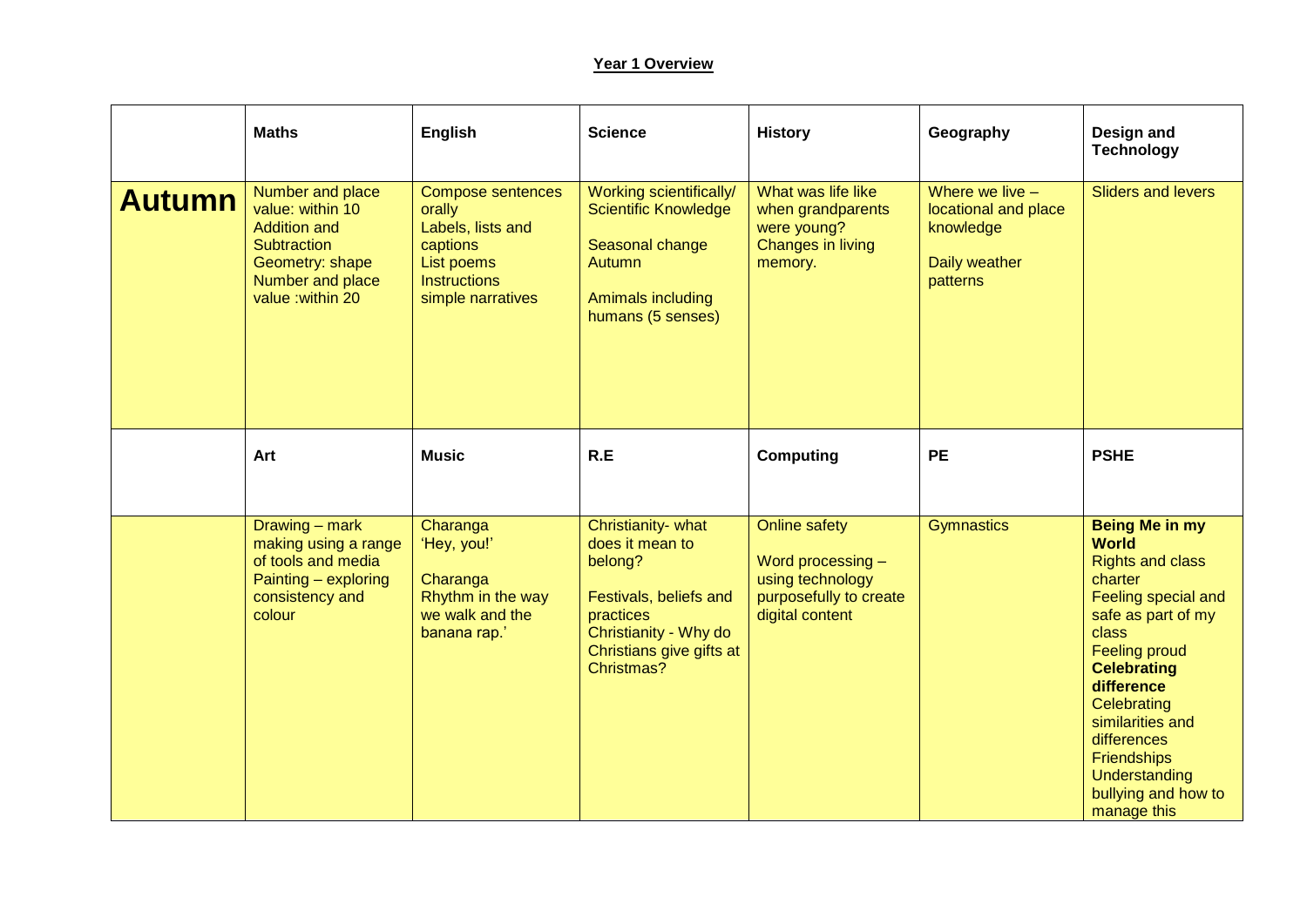|               | <u> Year 1 Overview</u>                                                                                                                                                                        |                                                                                  |                                                                                                                                   |                                                                                                        |                           |                                                                                                                                                                                                                                                                                                                                                   |  |  |
|---------------|------------------------------------------------------------------------------------------------------------------------------------------------------------------------------------------------|----------------------------------------------------------------------------------|-----------------------------------------------------------------------------------------------------------------------------------|--------------------------------------------------------------------------------------------------------|---------------------------|---------------------------------------------------------------------------------------------------------------------------------------------------------------------------------------------------------------------------------------------------------------------------------------------------------------------------------------------------|--|--|
|               | <b>Maths</b>                                                                                                                                                                                   | English                                                                          | <b>Science</b>                                                                                                                    | <b>History</b>                                                                                         | Geography                 | Design and<br><b>Technology</b>                                                                                                                                                                                                                                                                                                                   |  |  |
| <b>Spring</b> | <b>Number: Addition</b><br>and Subtraction<br>within 20.<br>Number: Place value<br>within 50. Multiples of<br>2, 5 10.<br>Measure: Length and<br>height.<br>Measurement:<br>Weight and Volume. | Recount<br>Non chronological<br>report - simple<br>sentences<br>Simple narrative | Working scientifically/<br>Scientific Knowledge<br>Seasonal change<br>Spring<br><b>Materials</b><br>Animals including<br>humans   | Taught in autumn and<br>summer terms                                                                   | Daily weather<br>patterns | Preparing fruit and<br>vegetables                                                                                                                                                                                                                                                                                                                 |  |  |
|               | Art                                                                                                                                                                                            | <b>Music</b>                                                                     | R.E                                                                                                                               | <b>Computing</b>                                                                                       | <b>PE</b>                 | <b>PSHE</b>                                                                                                                                                                                                                                                                                                                                       |  |  |
|               | Print making - using<br>stencils and blocks<br>Collage - exploring<br>the use of texture<br>and colour for a<br>range of visual<br>effects.                                                    | Charanga<br>'In the groove'<br>Charanga<br>'Round and round'                     | Islam - belonging<br>Belonging to the<br><b>Muslim family</b><br>Christianity-Easter<br>What do Christians<br>remember at Easter? | Algorithms and<br>debugging simple<br>programs<br>'Walking with<br>dinosaurs' and 'Crazy<br>creatures' | Dance                     | <b>Dreams and Goals</b><br>Setting goals<br>Feeling successful<br>and knowing why<br>Working well with a<br>partner and<br>celebrating<br>achievements<br>Facing new<br>challenges and<br>obstacles<br><b>Heathy Me</b><br>Healthy choices<br>Keeping safe<br>Being clean<br>Household safety<br>inc. medicines<br><b>Health and</b><br>happiness |  |  |